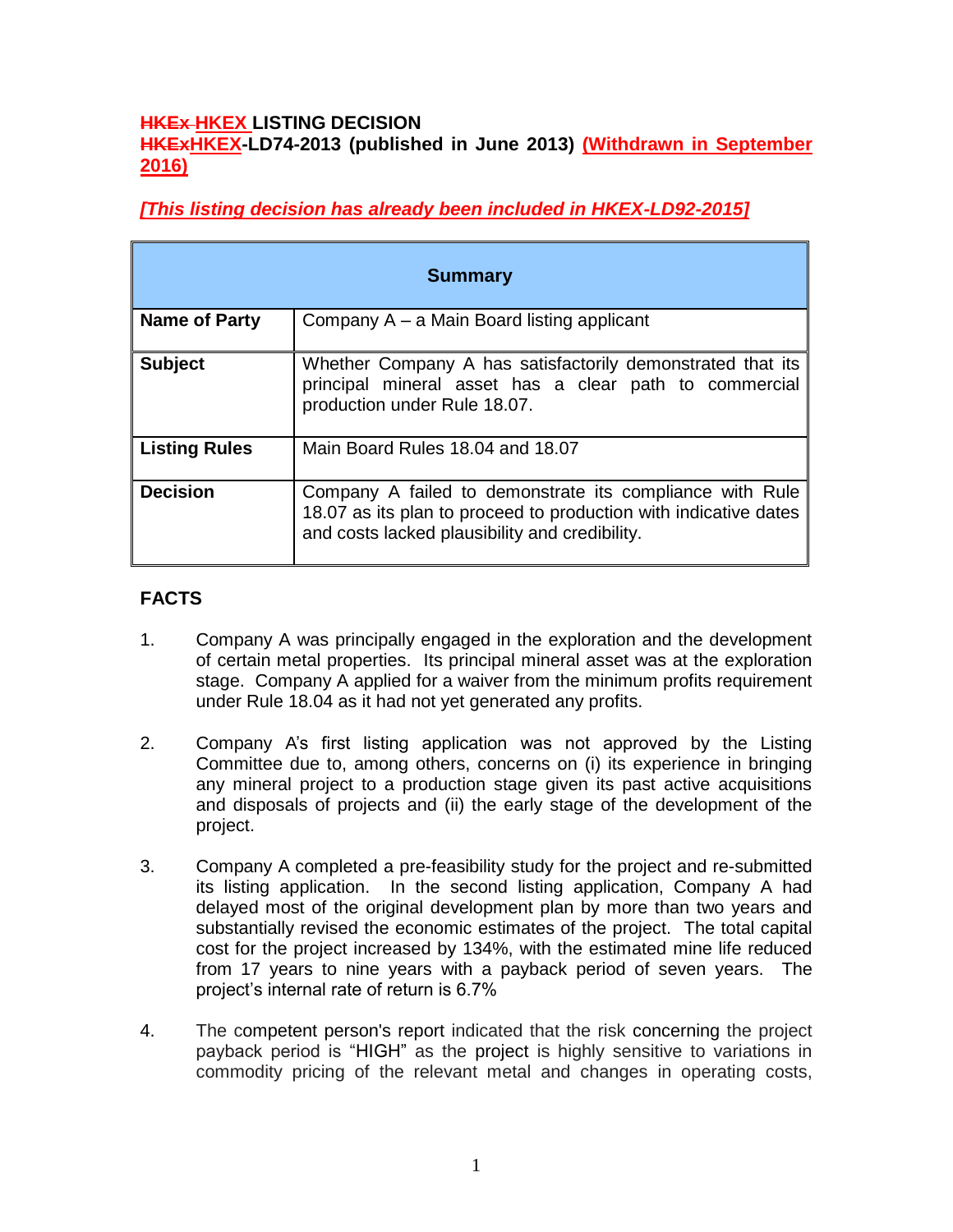capital expenditure and any delays or variations to the forecast production schedule.

- 5. The sensitivity analysis revealed that a 10% adverse change in the metal prices, the operating costs or the capital costs would force the pre-tax net present value of the project to a negative.
- 6. Based on Company A's financing plan, it would need to undertake about 12 more post-listing equity fund raisings of a similar scale of the proposed IPO to bring the project to production stage.
- 7. Company A only had limited cash balance and had no available banking facility. Company A expected that new banking facilities will be obtained at the time when the project has completed its bankable feasibility study.
- 8. Company A is subject to indigenous claims or disputes from some indigenous groups and the provincial government will only approve or reject the project after consulting with the indigenous groups. Moreover, Company A might require additional permits from other governmental agencies due to the location of the project.

## **APPLICABLE RULES AND PRINCIPLES**

- 9. Rule 18.04 states that "*if a Mineral Company is unable to satisfy either the profit test in rule 8.05(1), … , it may still apply to be listed if it can establish to the Exchange's satisfaction that its directors and senior managers, taken together, have sufficient experience relevant to the exploration and/or extraction activity that the Mineral Company is pursuing.*"
- 10. HKEx Guidance Letter HKEx-GL22-10 and paragraph 6 under the Executive Summary of Consultation Conclusions on New Listing Rules for Mineral Companies published in May 2010 state that mineral companies which do not satisfy the minimum profits requirements under Rule 8.05(1), but are applying to list under Rule 18.04 must demonstrate a clear path to commercial production.
- 11. Rule 18.07 states that if a mineral company has not yet begun production, it must disclose its plans to proceed to production with indicative dates and costs.

#### **THE ANALYSIS**

12. Based on the new information provided in Company A's renewed listing application which was revised substantially as a result of the completion of the pre-feasibility study and having considered the totality of Company A's facts and circumstances, in particular: